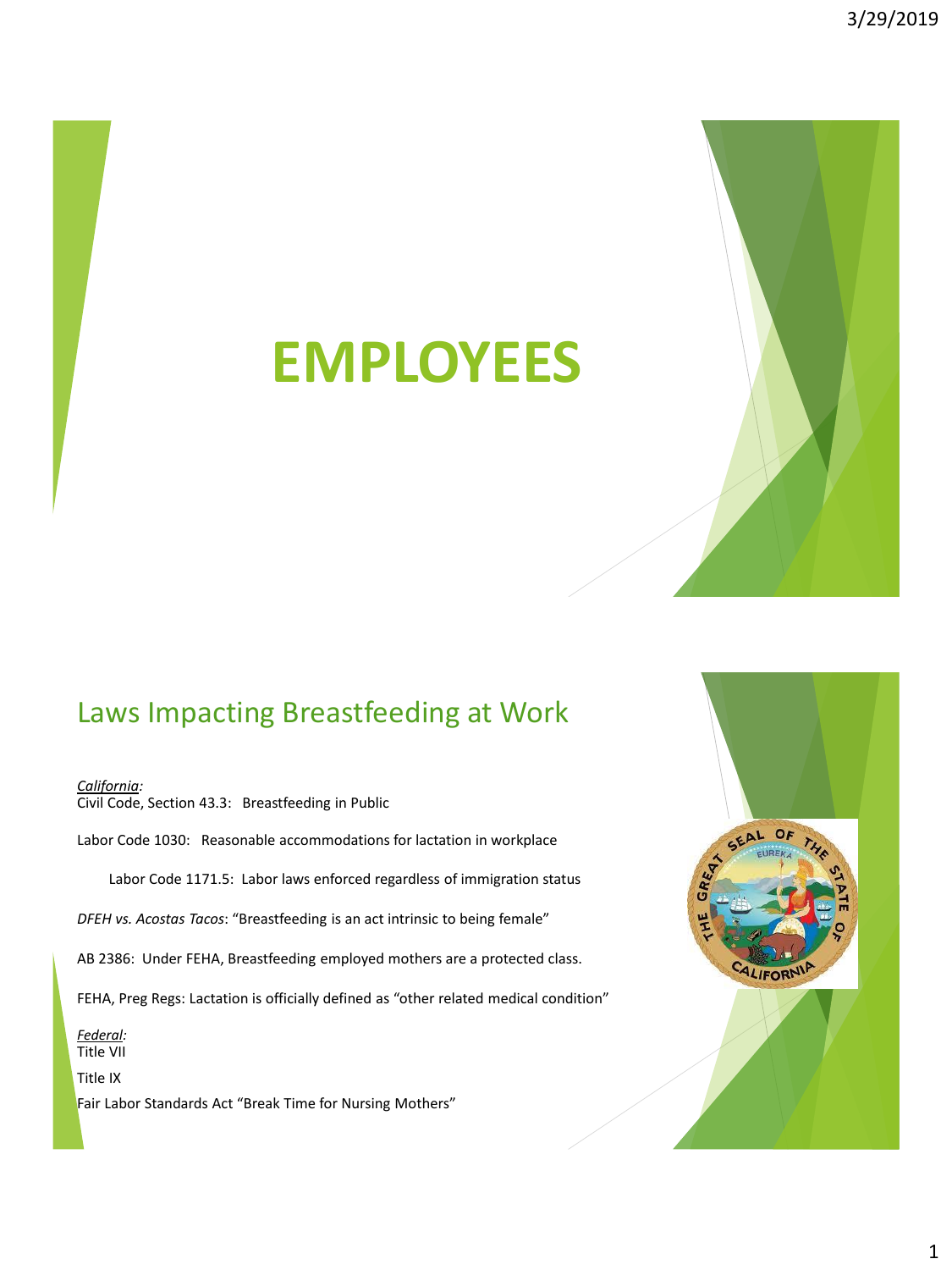# **CA Anti-Discrimination Law**

## **FEHA, California's Civil Rights Law**:

Prohibits Harassment and Discrimination on Basis of

- Age (40 and over)
- **Ancestry** • Color
- Religious Creed (including religious dress and grooming practices) Denial of Family and Medical Care Leave
- Disability (mental and physical) including HIV and AIDS
- Marital Status
- Medical Condition (cancer and genetic characteristics)
- Genetic Information • National Origin (including language use restrictions)
- Race
- **Sex (which includes pregnancy, childbirth, breastfeeding and medical conditions related to pregnancy, childbirth or breastfeeding)**
- Gender, Gender Identity, and Gender Expression Sexual Orientation

## **Pregnancy/Lactation Accommodations: Reasonable Accommodations**

Fair Employment and Housing Act (FEHA) - Government Code § 12945: Unlawful to engage in specified discriminatory practices in employment accommodations on the basis of sex (**including breastfeeding or medical conditions related to breastfeeding)**.

Employers are required to provide **reasonable accommodations** for employees with a condition related to pregnancy or childbirth, including lactation.

A "reasonable accommodation" is an adjustment to an employee's work environment that enable the employee to perform the essential functions of the job. Common ones include:

- $\triangleright$  Transferring to a less hazardous or strenuous position
- $\triangleright$  Change in hours
- $\triangleright$  Uniform modifications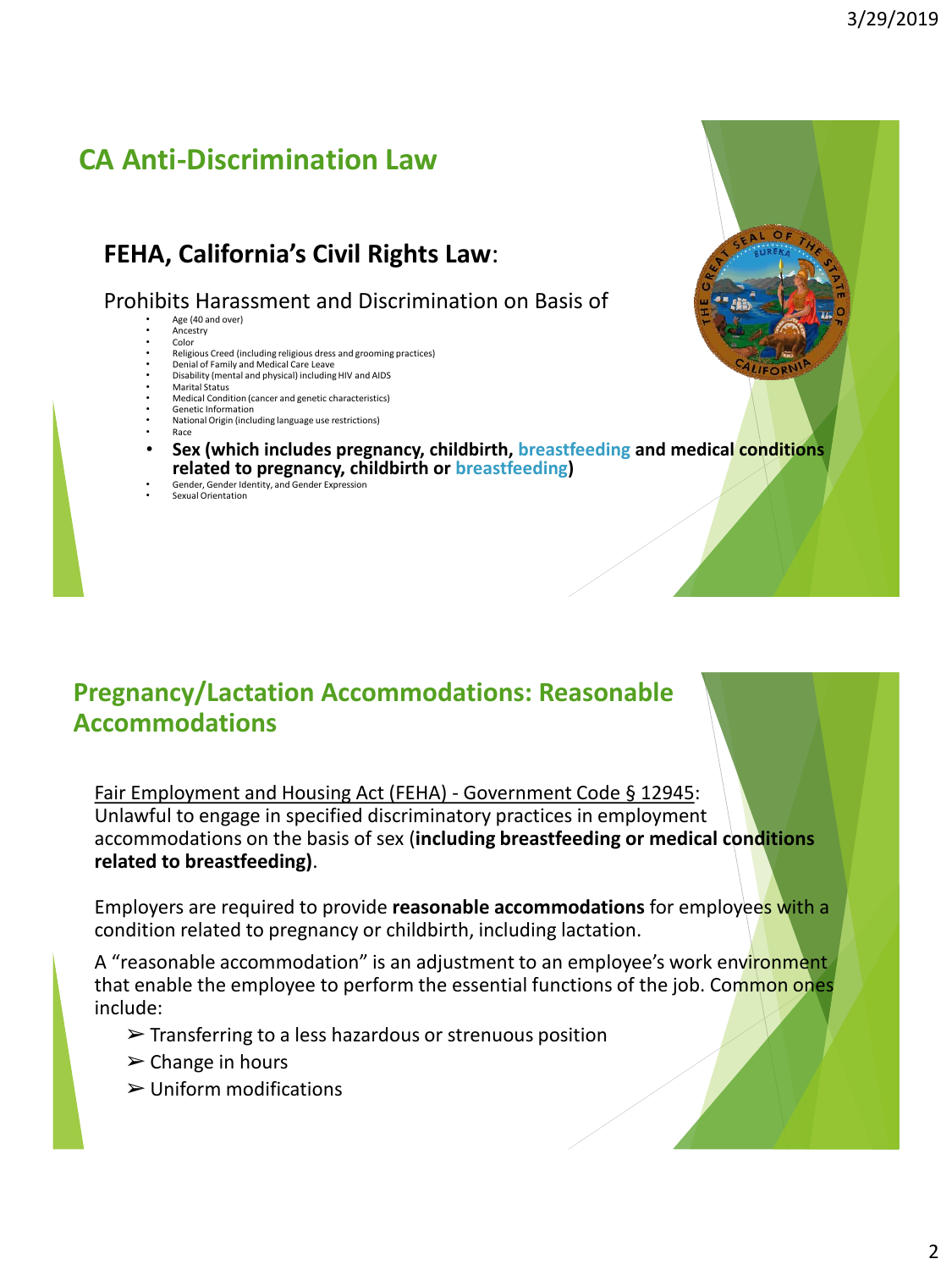## **State Law Requirement for Lactation Break Time**

#### Labor Code Sections 1030-1033

- **Employers are required to provide "reasonable" break time to employees who** need to express milk
- **Break times should be as close to regularly scheduled paid breaks as possible** 
	- Any additional break time needed must be provided but is unpaid
	- Exception: Employer is not required to provide break time if it would "seriously disrupt" the operations of the employer. (Note: challenging to meet this test)

## **State Law Requirement for Lactation Break Time**

#### **Labor Code Sections 1030-1033**

Duration of Lactation Breaks

- The length must be a reasonable amount of time to express milk, PLUS
- Additional variables to consider:
	- Time to reach the lactation space
	- Time to prepare
	- Time to store milk
	- Time to clean up/pack up

*Remember*: Quality and availability of lactation space directly impacts time!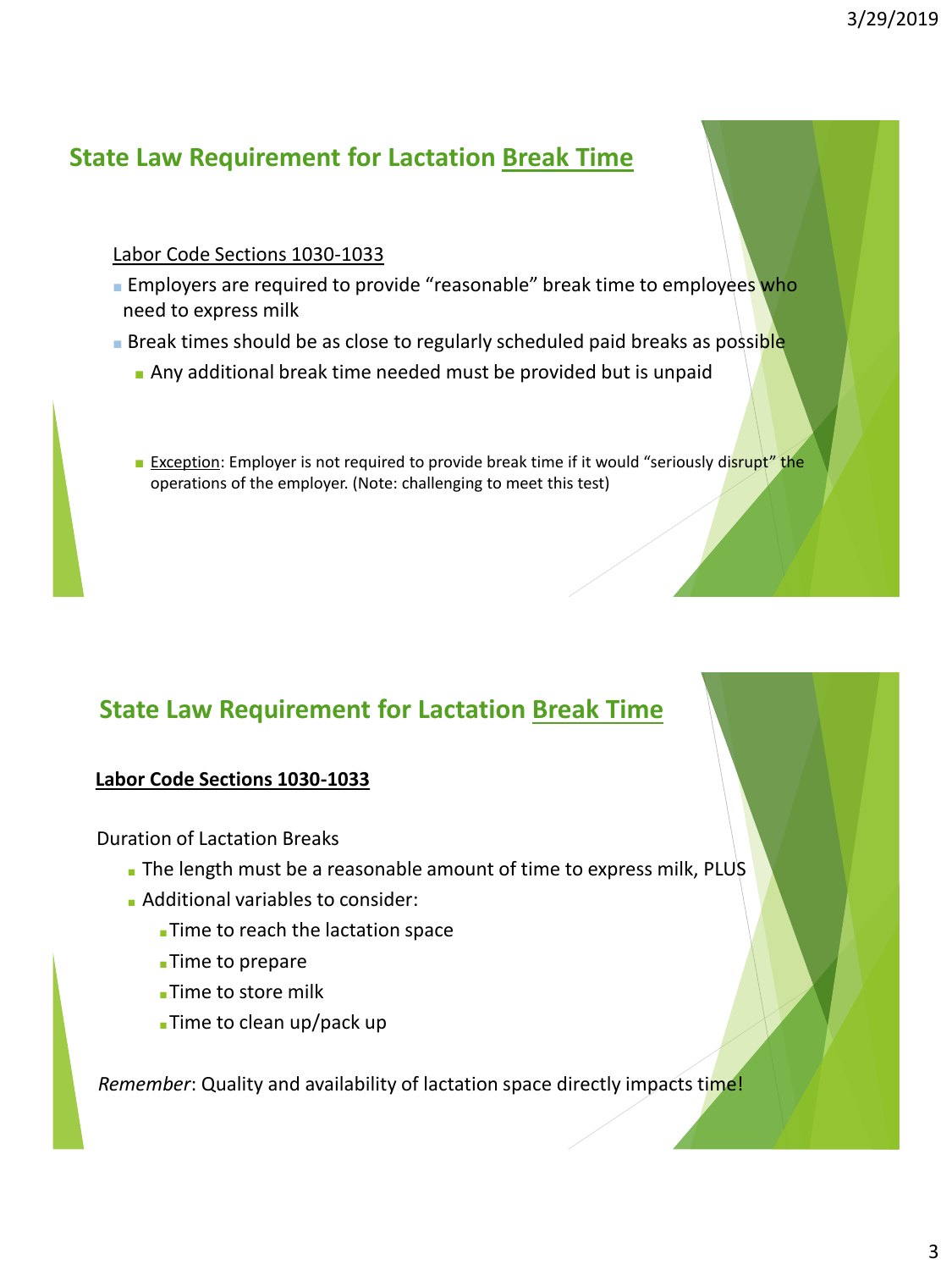## CA Requirement for Lactation Space

Must make reasonable efforts to provide a private space that is not a bathroom (if regular work space isn't suitable)

The space should be:

- Shielded from view and free from intrusion by other employees
- Close proximity to employee's work area
- Not a bathroom stall

## Comparison: California v. Federal Law

|                   | <b>California Law</b>                                                                                                                                                                                     | <b>Federal Law</b>                                                                                                                                                                                                                                                                                                           |
|-------------------|-----------------------------------------------------------------------------------------------------------------------------------------------------------------------------------------------------------|------------------------------------------------------------------------------------------------------------------------------------------------------------------------------------------------------------------------------------------------------------------------------------------------------------------------------|
| <b>Preemption</b> | When state and federal law differ, the law with greater protection prevails.                                                                                                                              |                                                                                                                                                                                                                                                                                                                              |
| Who               | Applies to ALL employers and employees.<br>Employer of any size is exempted from<br>providing break time under this section<br>if doing so would seriously disrupt the<br>employer's operations.          | Applies to non-exempt employees.<br>Employers with less than 50 employees<br>may be exempt if compliance would create<br>undue hardship by causing the employer<br>significant difficulty or expense when<br>considered in relation to the size, financial<br>resources, nature, or structure of the<br>employer's business. |
| <b>How long</b>   | Reasonable amount of break time<br>(no upper age limit).                                                                                                                                                  | Reasonable amount of break time up to<br>1 year after infant's birth.                                                                                                                                                                                                                                                        |
| <b>Breaks</b>     | May use paid rest and/or meal break times.<br>Additional unpaid breaks may be taken if not used concurrently with paid breaks.                                                                            |                                                                                                                                                                                                                                                                                                                              |
| <b>Space</b>      | An employer must make reasonable efforts<br>to provide a room or other location in close<br>proximity to the work area for the employee<br>to express milk in private. Space cannot be<br>a toilet stall. | Employer shall provide a place shielded<br>from view and free from intrusion from<br>co-workers and the public for the employee<br>to express breastmilk. Space cannot be a<br>bathroom.                                                                                                                                     |
| <b>Penalty</b>    | Civil penalty of \$100 per violation.                                                                                                                                                                     | Civil sanction, \$1,100 per willful violation.                                                                                                                                                                                                                                                                               |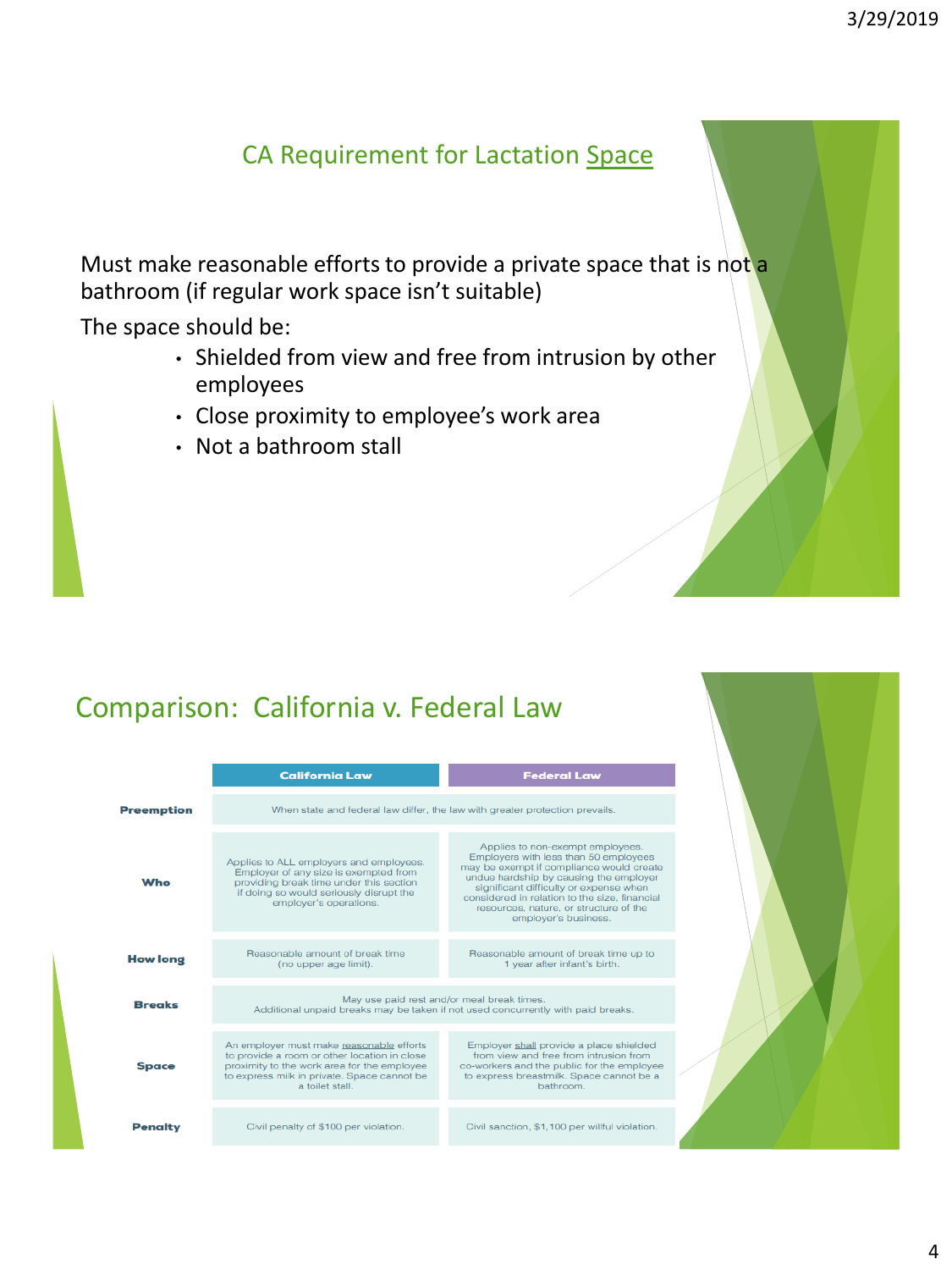# Employer Consequences for Legal Violations

- Failing to provide a lactation break carries a penalty fine for *each violation (***Labor Code § 1033**)
- Discrimination consequences:
	- Compensatory damages, money for lost wages, unpaid wages, medical costs
	- Punitive damages
	- Legal expenses
	- Bad publicity!

#### **Employees may resolve the dispute by:**

- Using internal Title IX, HR or union grievance policy
- File a complaint with an administrative agency
- File a civil lawsuit

# **STUDENTS**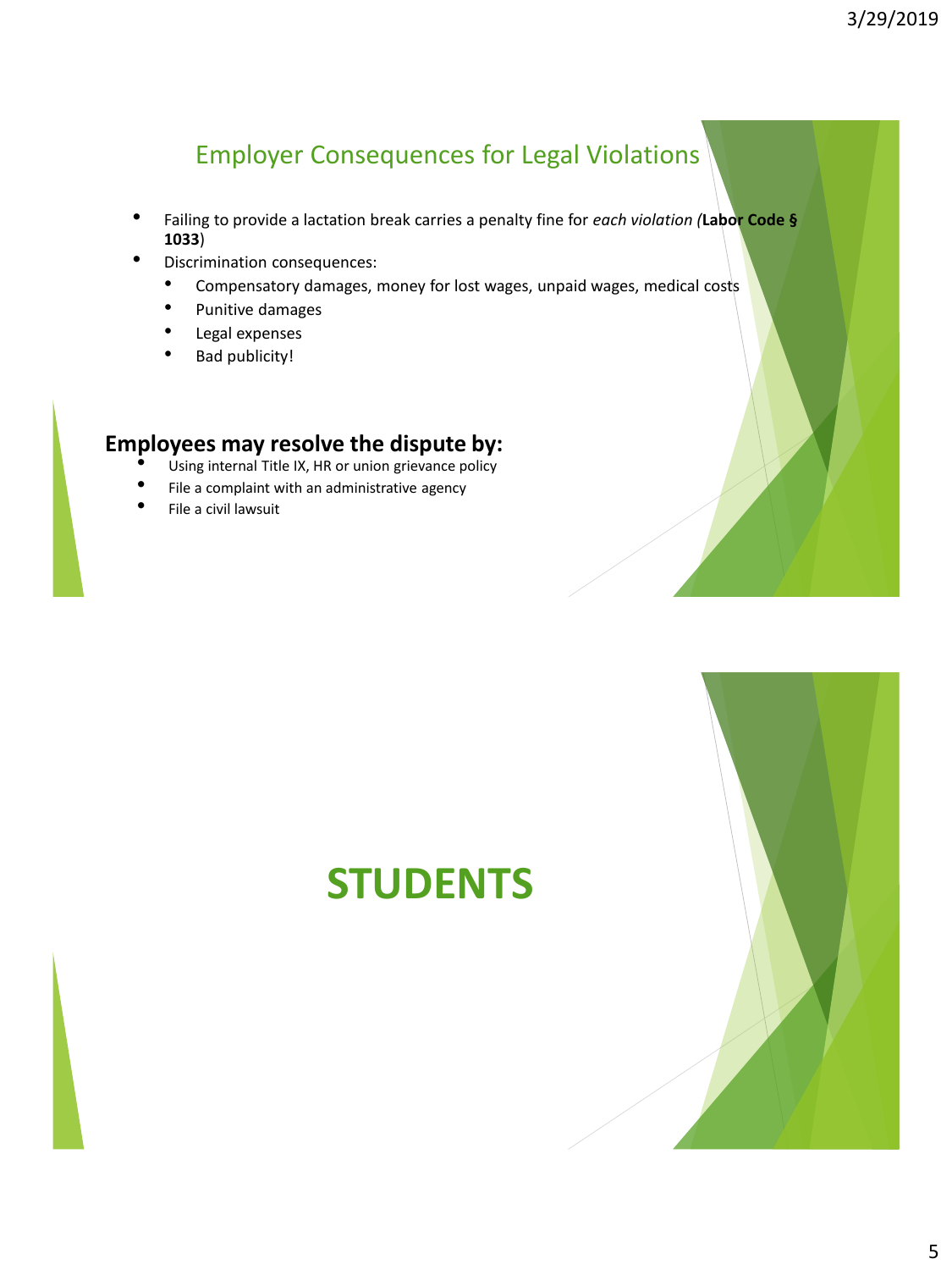

### **Reasonable Accommodations for Pregnant/Parenting Students**

### **Title IX & CA Law:**

- ADA/504 Accommodations cover pregnancy-related impairments
- Any special services/accommodations provided to students with "temporary conditions" must be provided to students with pregnancy-related conditions

### Bottom line:

Treating pregnant or lactating students differently or denying reasonable accommodations is sex discrimination.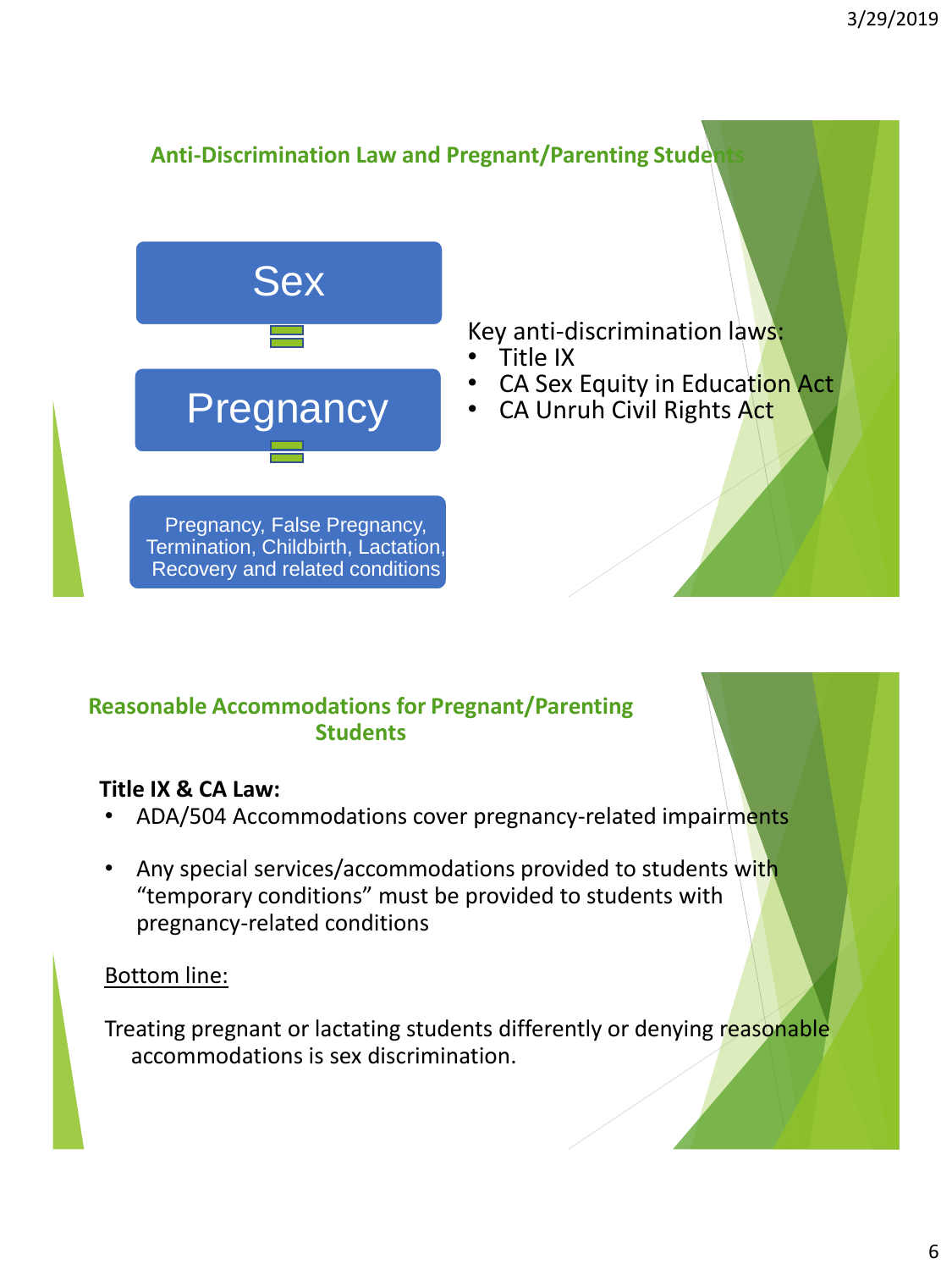## **Common Accommodations for Pregnant/Parenting Students**

- Delayed deadlines
- Bathroom breaks
- Breaks for rest or water
- Time to pump breast milk during class or exams
- Parking space
- A larger chair so pregnant student can sit comfortably
- Modification of equipment, test, or training materials, or policies

# **Accommodations: Additional Considerations**

■ Typical accommodations processes may be poorly suited to address pregnancyrelated accommodation needs

- Deadlines
- ■Onerous certification requirements
- Disability Stigma and lack of awareness
- ■Gray areas

**■ Colleges can require a pregnant student to submit medical certification only if it also** requires the same of all similarly-situated students under a doctor's care.

■ Schools must be very careful about confidentiality of pregnancy information: protected under Constitution, HIPAA, & CA laws.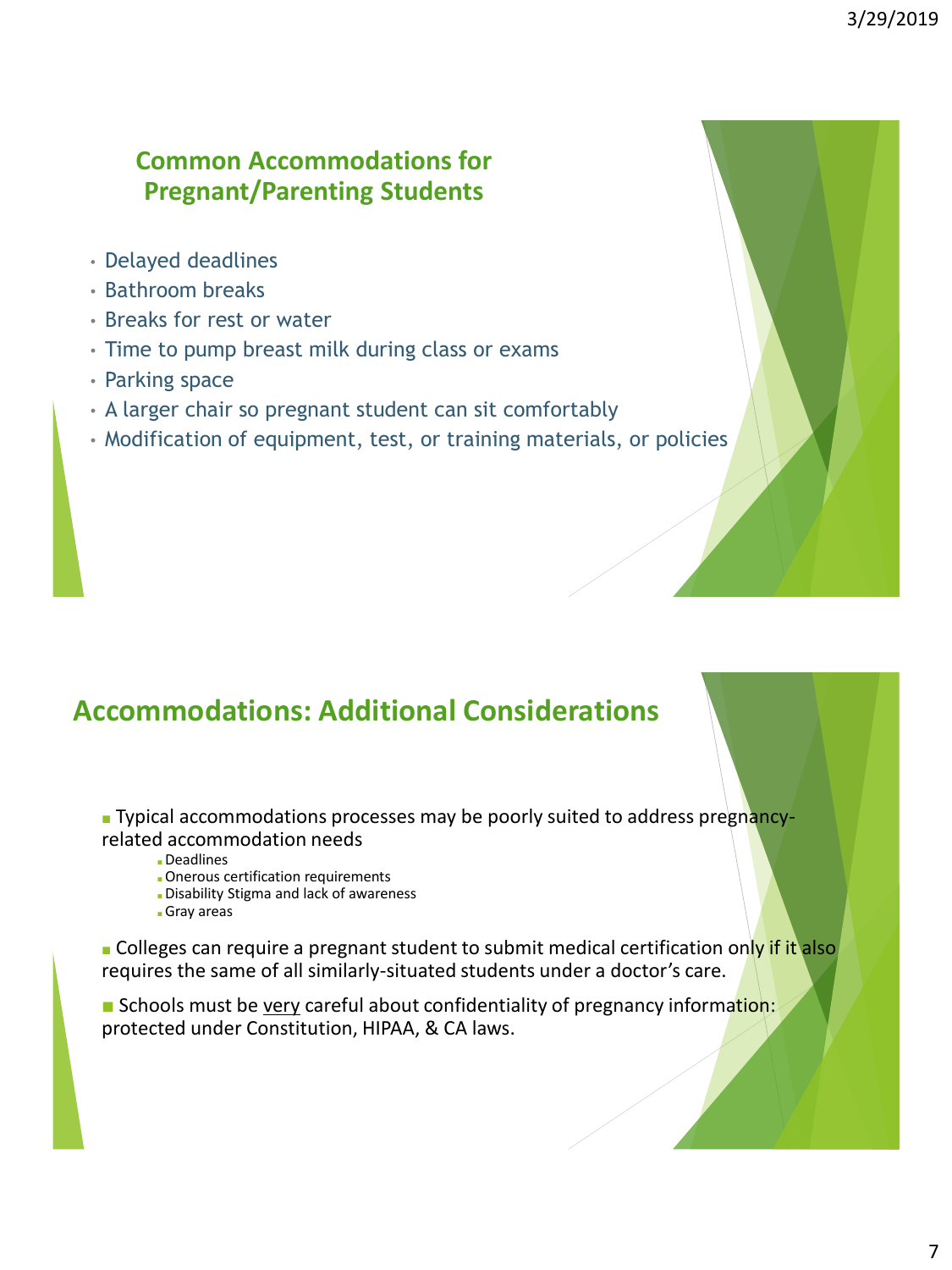## **Leave and Absences**

## **Leave permitted "as long as medically necessary"**

Is determined by a physician and may include:

- ▶ medically-necessary doctor's appointments
- ▶ leave during pregnancy
- $\blacktriangleright$  time off for childbirth and recovery
- ▶ post-birth absences related to pregnancy/childbirth (such as for breastfeeding)



## **Leave and Absences**

**"…reinstated to the status which she held…" following the absence**

#### Includes:

- $\blacktriangleright$  Guaranteed re-admittance to program
- $\blacktriangleright$  No penalty or grade deductions
- $\blacktriangleright$  Must be allowed to make up assignments
- $\blacktriangleright$  Stop-the-clock on time to degree policies
- $\blacktriangleright$  Law provides no exceptions